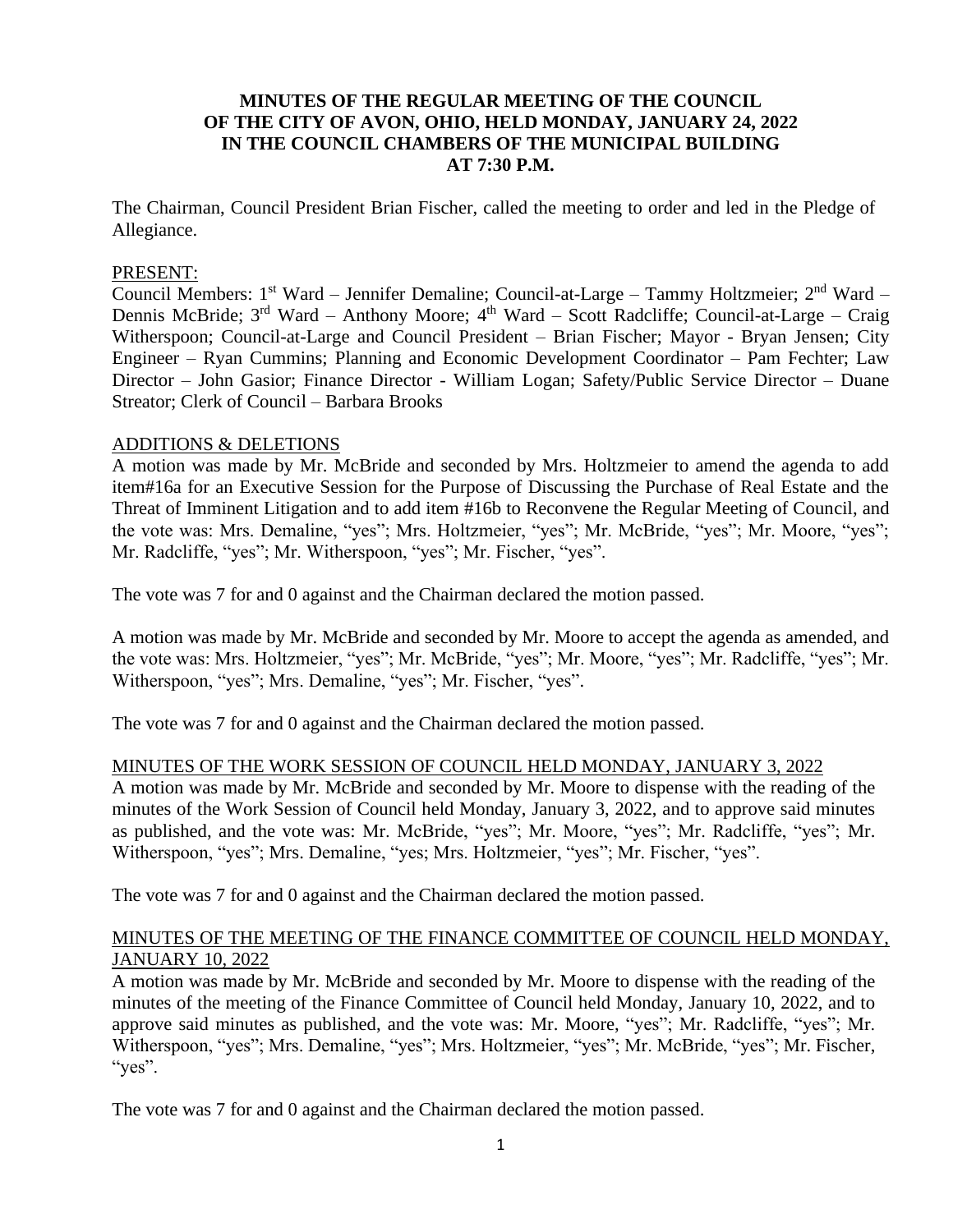# MINUTES OF THE REGULAR MEETING OF COUNCIL HELD MONDAY, JANUARY 10, 2022

A motion was made by Mr. McBride and seconded by Mr. Radcliffe to dispense with the reading of the minutes of the Regular Meeting of Council held Monday, January 10, 2022, and to approve said minutes as published, and the vote was: Mr. Radcliffe, "yes"; Mr. Witherspoon, "yes"; Mrs. Demaline, "yes"; Mrs. Holtzmeier, "yes"; Mr. McBride, "yes"; Mr. Moore, "yes"; Mr. Fischer, "yes".

The vote was 7 for and 0 against and the Chairman declared the motion passed.

## MINUTES OF THE SPECIAL MEETING OF COUNCIL HELD TUESDAY, JANUARY 18, 2022

A motion was made by Mr. McBride and seconded by Mr. Radcliffe to dispense with the reading of the minutes of the Special Meeting of Council held Tuesday, January 18, 2022, and to approve said minutes as published, and the vote was: Mr. Witherspoon, "yes"; Mrs. Demaline, "yes"; Mrs. Holtzmeier, "yes"; Mr. McBride, "yes"; Mr. Moore, "yes"; Mr. Radcliffe, "yes"; Mr. Fischer, "yes"

The vote was 7 for and 0 against and the Chairman declared the motion passed.

ORDINANCE NO. 3-22 – TO AMEND ORDINANCE NO. 413-68, PASSED JANUARY 15, 1969, COMMONLY KNOWN AS THE ZONING ORDINANCE OF THE CITY OF AVON, OHIO, AS AMENDED, REZONING THE 8.58 ACRE PARCEL OF LAND LOCATED ON THE SOUTHWEST CORNER OF MIDDLETON ROAD AND NAGLE ROAD, PERMANENT PARCEL NO. 10-04-00- 022-102-150 FROM R-1 SINGLE-FAMILY RESIDENTIAL DISTRICT TO C-4 GENERAL BUSINESS/GENERAL BUSINESS DISTRICT OVERLAY The Clerk read Ordinance No. 3-22 by title only, entitled:

# **AN ORDINANCE TO AMEND ORDINANCE NO. 413-68, PASSED JANUARY 15, 1969, COMMONLY KNOWN AS THE ZONING ORDINANCE OF THE CITY OF AVON, OHIO, AS AMENDED, REZONING THE 8.58 ACRE PARCEL OF LAND LOCATED ON THE SOUTHWEST CORNER OF MIDDLETON ROAD AND NAGLE ROAD, PERMANENT PARCEL NO. 10-04-00-022-102-150 FROM R-1 SINGLE-FAMILY RESIDENTIAL DISTRICT TO C-4 GENERAL BUSINESS/GENERAL BUSINESS DISTRICT OVERLAY**

The Chairman declared this to be the second of three readings of Ordinance No. 3-22. A Public Hearing will be held on Monday, February 14, 2022, at 7:25 p.m.

ORDINANCE NO. 7-22 – TO ACTIVATE THE ORION CELLULAR ENDPOINT TECHNOLOGY ASSURANCE PLAN AND AMEND THE BADGER METER BEACON AMA MASTER AGREEMENT FOR THE PROVISION OF CELLULAR BASED AUTOMATED WATER METER READING SYSTEM

The Clerk read Ordinance No. 7-22 by title only, entitled:

# **AN ORDINANCE TO ACTIVATE THE ORION CELLULAR ENDPOINT TECHNOLOGY ASSURANCE PLAN AND AMEND THE BADGER METER BEACON AMA MASTER AGREEMENT FOR THE PROVISION OF A CELLULAR BASED AUTOMATED WATER METER READING SYSTEM AND DECLARING AN EMERGENCY**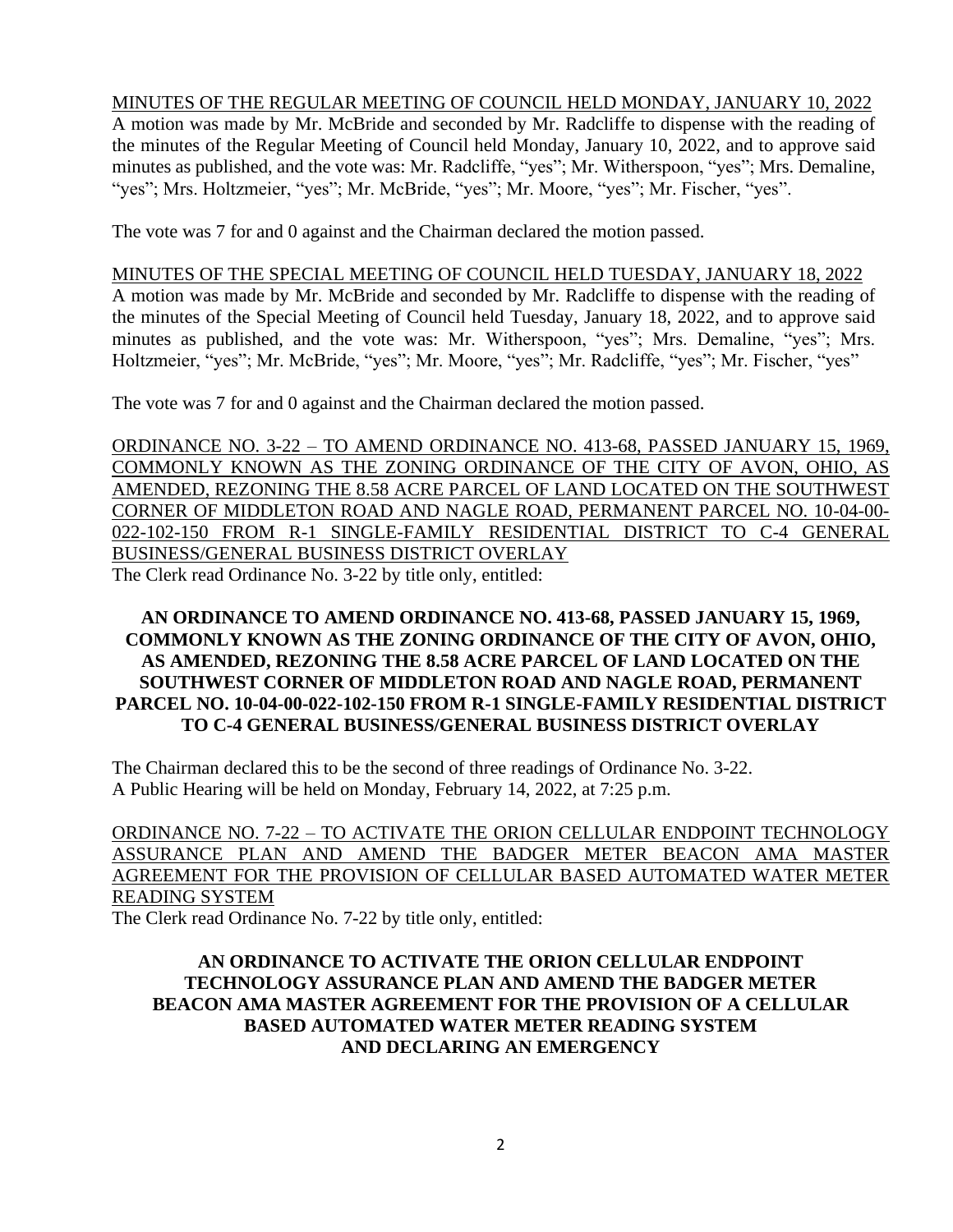A motion was made by Mr. McBride and seconded by Mr. Moore to suspend the rules and act on Ordinance No. 7-22, and the vote was: Mrs. Demaline, "yes"; Mrs. Holtzmeier, "yes"; Mr. McBride, "yes"; Mr. Moore, "yes"; Mr. Radcliffe, "yes"; Mr. Witherspoon, "yes"; Mr. Fischer, "yes".

The vote was 7 for and 0 against and the Chairman declared the motion passed.

A motion was made by Mr. McBride and seconded by Mr. Moore to adopt Ordinance No. 7-22, and the vote was: Mrs. Holtzmeier, "yes"; Mr. McBride, "yes"; Mr. Moore, "yes"; Mr. Radcliffe, "yes"; Mr. Witherspoon, "yes"; Mrs. Demaline, "yes"; Mr. Fischer, "yes".

The vote was 7 for and 0 against and the Chairman declared the motion passed.

ORDINANCE NO. 8-22 – AMENDING §256.98 OF THE CODIFIED ORDINANCES OF THE CITY OF AVON TO REVISE THE CLASSIFICATION SPECIFICATION FOR THE POSITION OF UTILITIES BILLING CLERK 1

The Clerk read Ordinance No. 8-22 by title only, entitled:

## **AN ORDINANCE AMENDING §256.98 OF THE CODIFIED ORDINANCES OF THE CITY OF AVON TO REVISE THE CLASSIFICATION SPECIFICATION FOR THE POSITION OF UTILITIES BILLING CLERK 1 AND DECLARING AN EMERGENCY**

A motion was made by Mr. McBride and seconded by Mr. Radcliffe to suspend the rules and act on Ordinance No. 8-22, and the vote was: Mr. McBride, "yes"; Mr. Moore, "yes"; Mr. Radcliffe, "yes"; Mr. Witherspoon, "yes"; Mrs. Demaline, "yes"; Mrs. Holtzmeier, "yes"; Mr. Fischer, "yes".

The vote was 7 for and 0 against and the Chairman declared the motion passed.

A motion was made by Mr. McBride and seconded by Mr. Moore to adopt Ordinance No. 8-22, and the vote was: Mr. Moore, "yes"; Mr. Radcliffe, "yes"; Mr. Witherspoon, "yes"; Mrs. Demaline, "yes"; Mrs. Holtzmeier, "yes"; Mr. McBride, "yes"; Mr. Fischer, "yes".

The vote was 7 for and 0 against and the Chairman declared the motion passed.

# ORDINANCE NO. 9-22 – AMENDING §256.98 OF THE CODIFIED ORDINANCES OF THE CITY OF AVON TO REVISE THE CLASSIFICATION SPECIFICATION FOR THE POSITION OF WATER/SEWER LINE MAINTENANCE WORKER

The Clerk read Ordinance No. 9-22 by title only, entitled:

# **AN ORDINANCE AMENDING §256.98 OF THE CODIFIED ORDINANCES OF THE CITY OF AVON TO REVISE THE CLASSIFICATION SPECIFICATION FOR THE POSITION OF WATER/SEWER LINE MAINTENANCE WORKER AND DECLARING AN EMERGENCY**

A motion was made by Mr. McBride and seconded by Mr. Moore to suspend the rules and act on Ordinance No. 9-22, and the vote was: Mr. Radcliffe, "yes"; Mr. Witherspoon, "yes"; Mrs. Demaline, "yes"; Mrs. Holtzmeier, "yes"; Mr. McBride, "yes"; Mr. Moore, "yes"; Mr. Fischer, "yes".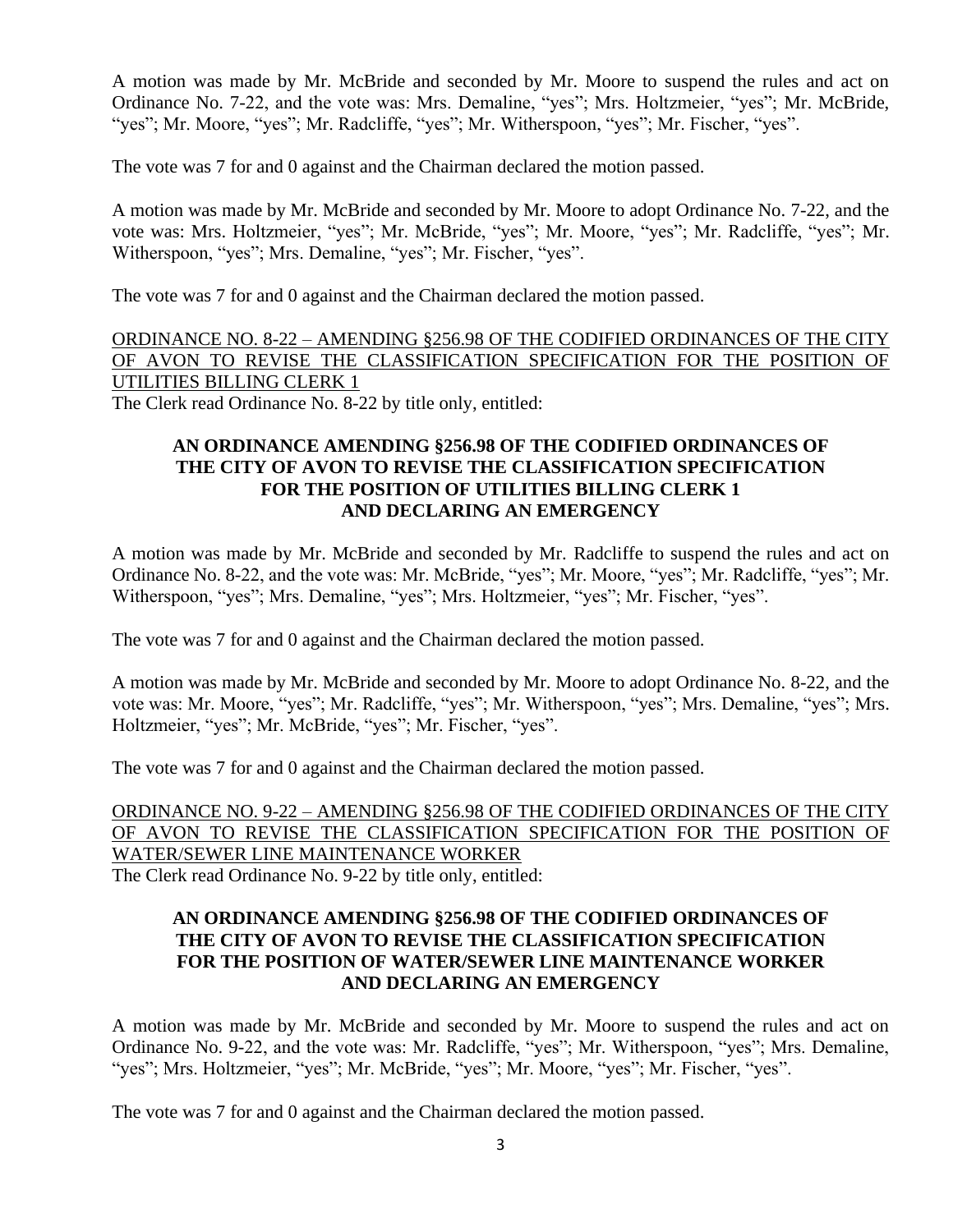A motion was made by Mr. McBride and seconded by Mr. Radcliffe to adopt Ordinance No. 9-22, and the vote was: Mr. Witherspoon, "yes"; Mrs. Demaline, "yes"; Mrs. Holtzmeier, "yes"; Mr. McBride, "yes"; Mr. Moore, "yes"; Mr. Radcliffe, "yes"; Mr. Fischer, "yes".

The vote was 7 for and 0 against and the Chairman declared the motion passed.

# ORDINANCE NO. 10-22 – AMENDING §256.98 OF THE CODIFIED ORDINANCES OF THE CITY OF AVON TO REVISE THE CLASSIFICATION SPECIFICATION FOR THE POSITION OF UTILITIES CREW LEADER

The Clerk read Ordinance No. 10-22 by title only, entitled:

## **AN ORDINANCE AMENDING §256.98 OF THE CODIFIED ORDINANCES OF THE CITY OF AVON TO REVISE THE CLASSIFICATION SPECIFICATION FOR THE POSITION OF UTILITIES CREW LEADER AND DECLARING AN EMERGENCY**

A motion was made by Mr. McBride and seconded by Mr. Moore to suspend the rules and act on Ordinance No. 10-22, and the vote was: Mrs. Demaline, "yes"; Mrs. Holtzmeier, "yes"; Mr. McBride, "yes"; Mr. Moore, "yes"; Mr. Radcliffe, "yes"; Mr. Witherspoon, "yes"; Mr. Fischer, "yes".

The vote was 7 for and 0 against and the Chairman declared the motion passed.

A motion was made by Mr. McBride and seconded by Mr. Moore to adopt Ordinance No. 10-22, and the vote was: Mrs. Holtzmeier, "yes"; Mr. McBride, "yes"; Mr. Moore, "yes"; Mr. Radcliffe, "yes"; Mr. Witherspoon, "yes"; Mrs. Demaline, "yes"; Mr. Fischer, "yes".

The vote was 7 for and 0 against and the Chairman declared the motion passed.

ORDINANCE NO. 11-22 – DECLARING THE INTENTION OF THE CITY OF AVON TO CONSENT TO LIGHTING LUMINAIRE REPLACEMENTS AND ASSOCIATED IMPROVEMENTS ALONG CERTAIN SECTIONS OF INTERSTATE 90 BY THE OHIO DEPARTMENT OF TRANSPORTATION (ODOT) The Clerk read Ordinance No. 11-22 by title only, entitled:

# **AN ORDINANCE DECLARING THE INTENTION OF THE CITY OF AVON TO CONSENT TO LIGHTING LUMINAIRE REPLACEMENTS AND ASSOCIATED IMPROVEMENTS ALONG CERTAIN SECTIONS OF INTERSTATE 90 BY THE OHIO DEPARTMENT OF TRANSPORTATION (ODOT) AND DECLARING AN EMERGENCY**

A motion was made by Mr. McBride and seconded by Mr. Moore to suspend the rules and act on Ordinance No. 11-22, and the vote was: Mr. McBride, "yes"; Mr. Moore, "yes"; Mr. Radcliffe, "yes"; Mr. Witherspoon, "yes"; Mrs. Demaline, "yes"; Mrs. Holtzmeier, "yes"; Mr. Fischer, "yes".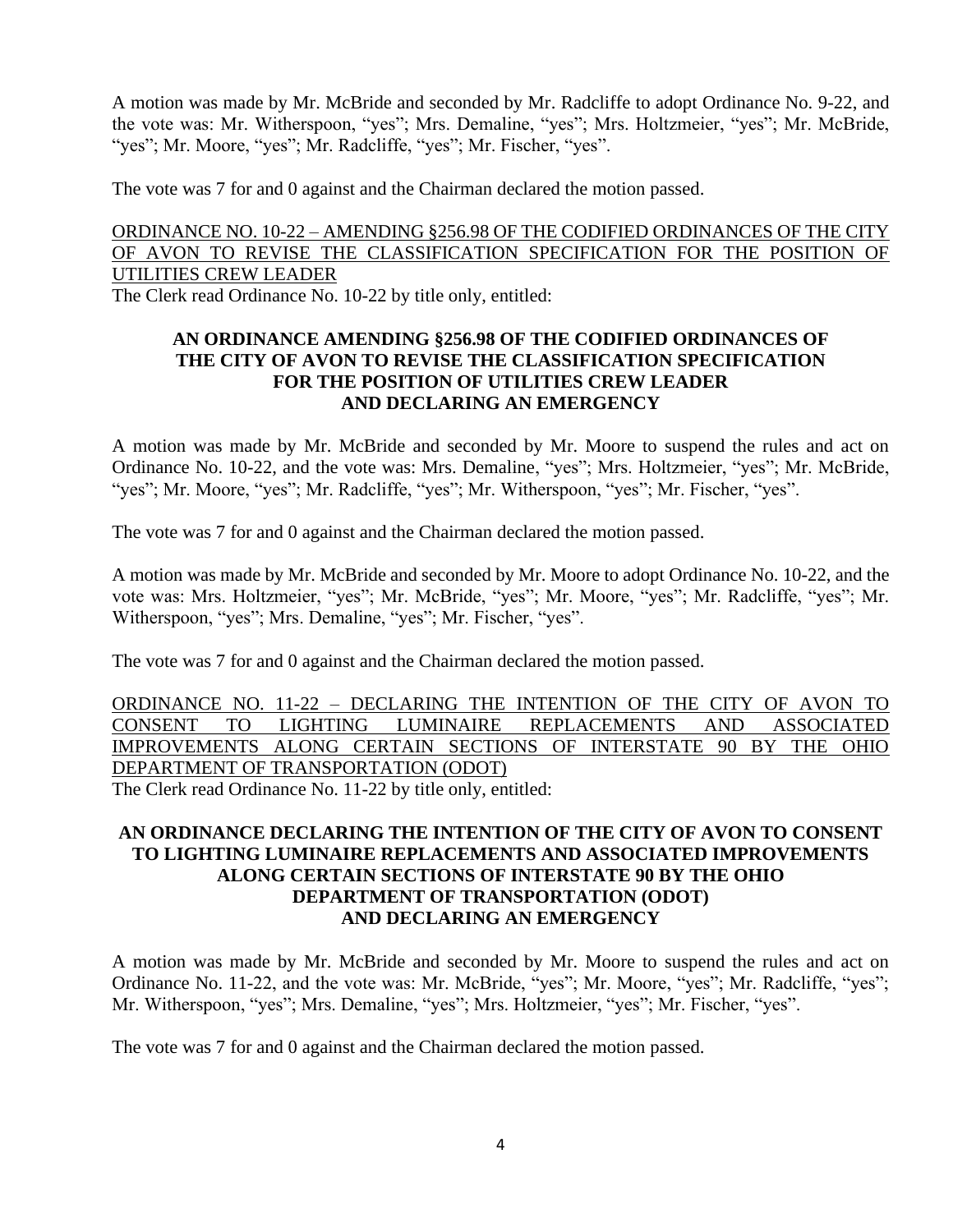A motion was made by Mr. McBride and seconded by Mr. Radcliffe to adopt Ordinance No. 11-22, and the vote was: Mr. Moore, "yes"; Mr. Radcliffe, "yes"; Mr. Witherspoon, "yes"; Mrs. Demaline, "yes"; Mrs. Holtzmeier, "yes"; Mr. McBride, "yes"; Mr. Fischer, "yes".

The vote was 7 for and 0 against and the Chairman declared the motion passed.

RESOLUTION NO. R-1-22 – SUBMITTING TO THE ELECTORS OF THE CITY, PURSUANT TO ARTICLE IV, SECTION 17 OF THE AVON CITY CHARTER AND CHAPTER 718 OF THE OHIO REVISED CODE, THE QUESTION OF AMENDING SECTIONS 881.01, 881.03, AND 881.04 OF THE CODIFIED ORDINANCES OF THE CITY TO INCREASE THE CITY'S MUNICIPAL INCOME TAX RATE FROM 1.75% TO 1.90% FOR A PERIOD OF TEN (10) YEARS FOR THE PURPOSES OF PROVIDING FUNDS FOR THE ACQUISITION OF PARKLAND IN THE CITY AND RELATED ACQUISITION COSTS, AND TO AMEND SECTION 881.06 OF THE CODIFIED ORDINANCES OF THE CITY TO INCREASE THE CREDIT FOR MUNICIPAL INCOME TAXES PAID BY RESIDENTS OF THE CITY TO ANOTHER MUNICIPALITY FROM 1.50% TO 1.60% FOR A PERIOD OF TEN (10) YEARS

The Clerk read Resolution No. R-1-22 by title only, entitled:

**A RESOLUTION SUBMITTING TO THE ELECTORS OF THE CITY, PURSUANT TO ARTICLE IV, SECTION 17 OF THE AVON CITY CHARTER AND CHAPTER 718 OF THE OHIO REVISED CODE, THE QUESTION OF AMENDING SECTIONS 881.01, 881.03, AND 881.04 OF THE CODIFIED ORDINANCES OF THE CITY TO INCREASE THE CITY'S MUNICIPAL INCOME TAX RATE FROM 1.75% TO 1.90% FOR A PERIOD OF TEN (10) YEARS FOR THE PURPOSES OF PROVIDING FUNDS FOR THE ACQUISITION OF PARKLAND IN THE CITY AND RELATED ACQUISITION COSTS, AND TO AMEND SECTION 881.06 OF THE CODIFIED ORDINANCES OF THE CITY TO INCREASE THE CREDIT FOR MUNICIPAL INCOME TAXES PAID BY RESIDENTS OF THE CITY TO ANOTHER MUNICIPALITY FROM 1.50% TO 1.60% FOR A PERIOD OF TEN (10) YEARS AND DECLARING AN EMERGENCY**

The Chairman declared this to be the second of three readings of Resolution No. R-1-22.

Mr. Gasior advised he wanted to let Council know that Mr. Logan, Mr. Beachler and he looked at the legislation again and he wanted to make a couple of clarifications before they vote tonight. He said in Section 1, subsection (a) on page 2; it used to read, "to provide for an increase…acting alone or in cooperation…to acquire *parkland* within the City…". Mr. Gasior stated they should have changed that to "*residentially zoned land* within the City". He advised in this day and age he did not want to have someone literally say that the City could only buy parkland as the purpose is for the City to buy land to be developed into parkland, so he wanted to clear that up in the language. Mr. Gasior said the legislation now says, "residentially zoned land within the City,…undeveloped, partially developed, or fully developed…within the City for the purpose of developing public parks,…" which is slightly different from the way it was worded previously. He stated the intent is for the City to use this money to buy land to develop as parkland or some other public park. Mr. Gasior noted that change was made in 3 places; in Section 1, Section 3 and in Section 4 where there is the sample ballot language. He advised for instance in Section 4 where it says, "…acting alone or in cooperation with others, residentially zoned land and other property rights related to such land for the purpose of developing public parks, together with any financing and acquisition costs,…". Mr. Gasior felt that the new language is much clearer and that is the amendment he would ask Council to make.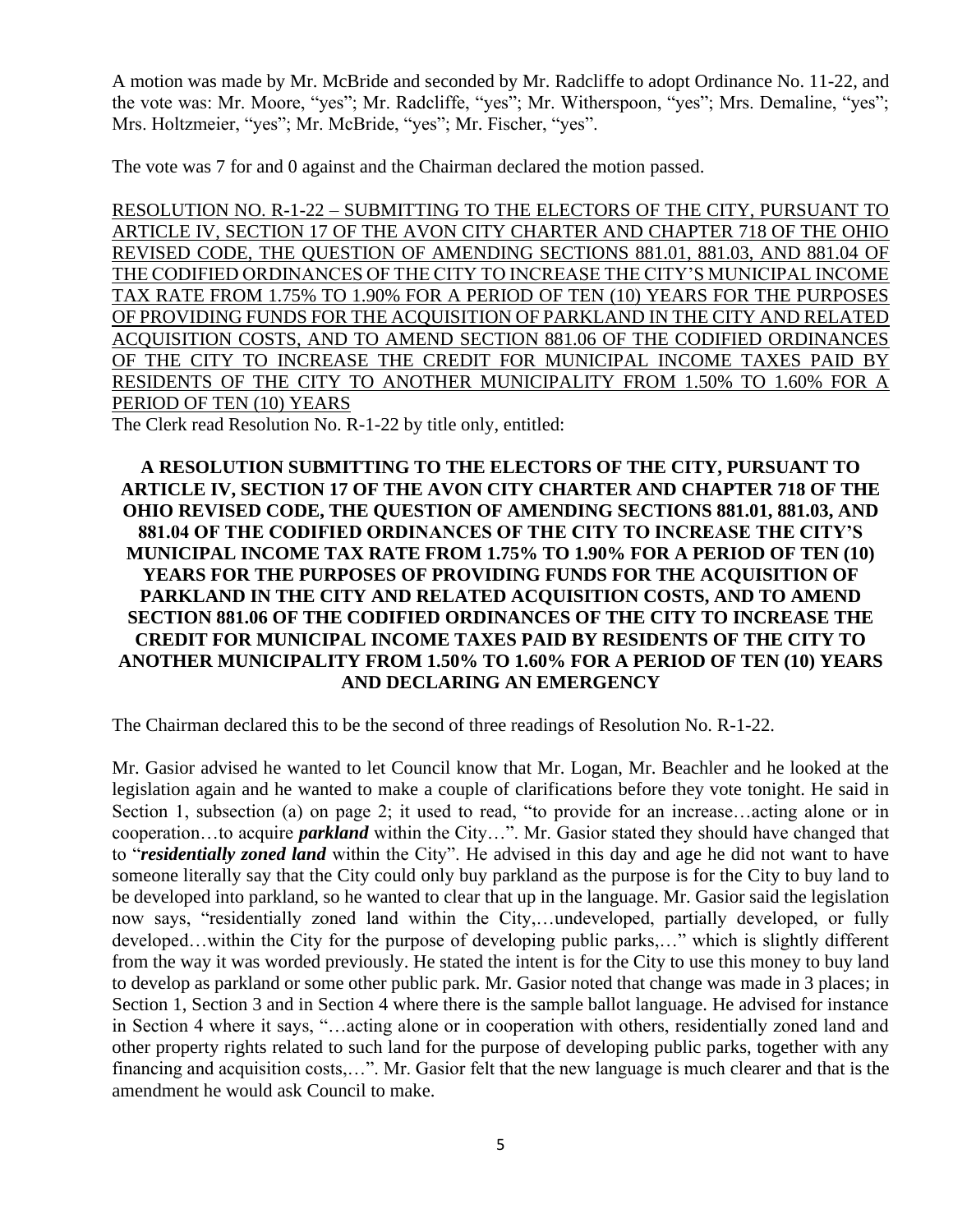Mr. Fischer asked Mr. Gasior to expand on the ballot language and that the Ohio Secretary of State may change it.

Mr. Gasior advised that in Subsection (a) in Section 1, which he just went over with Council, they shortened the ballot language which appears in Section 4. He said the ballot language gets the essence of it because it says that "the Ordinance will provide an increase in the tax rate…for the purpose of providing funds to pay the cost of acquiring by the City…residentially zoned land…for the purpose of developing public parks…should it be passed". Mr. Gasior stated the Board of Elections, who acts as the agent of the Secretary of State takes a look at ballot language and they have the right to shrink it down and reword things as long as they do not change the essence of the language itself. He advised the next paragraph in Section 4 after the ballot language says, "The Mayor and the Director of Law, with the advice of the City's outside legal counsel, are each authorized to…summarize the language" to basically satisfy "the Lorain County Board of Elections, the Ohio Secretary of State or others". Mr. Gasior stated it happens from time to time, but they do a very good job if the City insists that they must have certain language in there to make it absolutely clear what they are trying to do. He said the other thing Council needs to understand is that a full copy of this legislation will be at the precincts where Avon electors will vote in case someone would like to read it. Mr. Gasior advised a voter could approach a poll worker and ask to see the legislation and it might even be posted on a bulletin board. He stated the main thing he was concerned about was that the language was clear that the City intends to buy land for park use.

Mr. Fischer advised the old language was still in the title.

Mr. Gasior advised if they want it changed in the title, he could change it in the title. He explained the titles are never the legislation itself, but simply a title. Mr. Gasior said the legislation itself begins with the "Now, Therefore, Be It Resolved…" and then "Section 1" and so forth. He stated someone could not look at a title and argue the law by what language is in the title. Mr. Gasior advised the law is what follows the "Now, Therefore, Be It Resolved…", but since the legislation is being amended, they can change the language in the title to match what is in the body of the legislation. He said the title can read, "…for a period of ten years for the purposes of providing funds for the acquisition of residentially zoned land in the City and related acquisition costs…".

Mr. Fischer advised he would be more comfortable with that because they discussed the wording and not wanting to confuse the voters.

Mr. Gasior advised if they are going to change the title for the Resolution then they should probably do the same for the sample Ordinance that is Exhibit A. He said he would provide the corrected copies to the Clerk tomorrow morning.

Mrs. Demaline asked if they should also add the language, "for the purpose of developing public parks".

Mr. Gasior advised he can change the title to be in conformity with what was done Section 1, Section 3 and Section 4. He said the body of the Resolution fills out the rest to further explain the intent.

Mr. Logan advised to be clear, the Ordinance that is the Exhibit A, will follow after the election should the voters approve the ballot issue. He indicated the Ordinance is a moot point if the voters do not approve the ballot issue.

Mr. Gasior confirmed that to be true. He said the Ordinance is there to amend the Code if the ballot issue is approved that gives the City the authority to pass the Ordinances to change the income tax.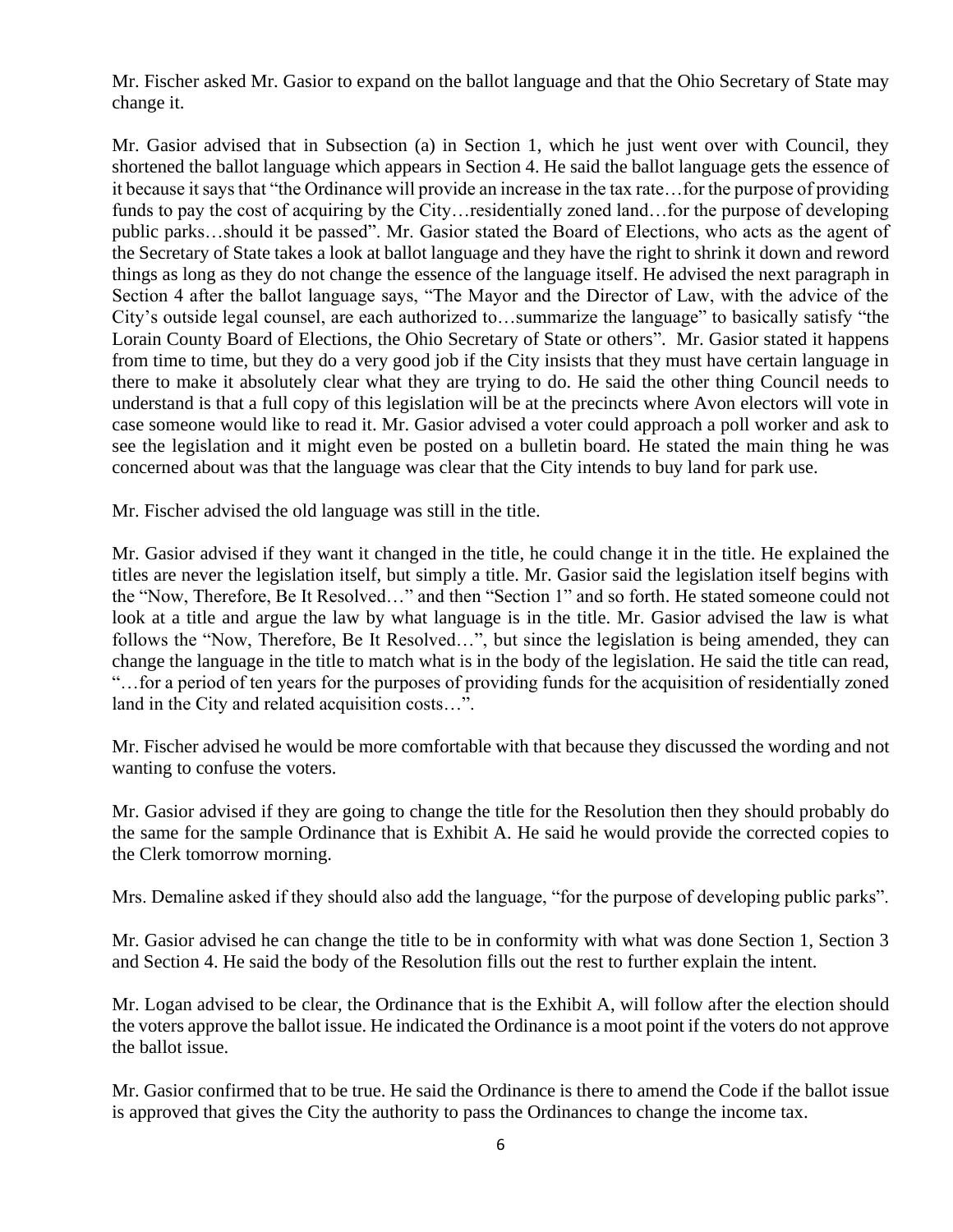A motion was made by Mr. McBride and seconded by Mr. Moore to amend Resolution No. R-1-22 per the described changes mentioned above, and the vote was: Mr. Radcliffe, "yes"; Mr. Witherspoon, "yes"; Mrs. Demaline, "yes"; Mrs. Holtzmeier, "yes"; Mr. McBride, "yes"; Mr. Moore, "yes"; Mr. Fischer, "yes".

The vote was 7 for and 0 against and the Chairman declared the motion passed.

A motion was made by Mr. McBride and seconded by Mr. Moore to suspend the rules and act on Resolution No. R-1-22 as amended, and the vote was: Mr. Witherspoon, "yes"; Mrs. Demaline, "yes"; Mrs. Holtzmeier, "yes"; Mr. McBride, "yes"; Mr. Moore, "yes"; Mr. Radcliffe, "yes"; Mr. Fischer, "yes".

The vote was 7 for and 0 against and the Chairman declared the motion passed.

A motion was made by Mr. McBride and seconded by Mr. Moore to adopt Resolution No. R-1-22 as amended, and the vote was: Mrs. Demaline, "yes"; Mrs. Holtzmeier, "yes"; Mr. McBride, "yes"; Mr. Moore, "yes"; Mr. Radcliffe, "yes"; Mr. Witherspoon, "yes"; Mr. Fischer, "yes".

The vote was 7 for and 0 against and the Chairman declared the motion passed.

## REPORTS AND COMMENTS

MAYOR JENSEN advised the discussion on Resolution No. R-1-22 has made it abundantly clear that they need to get the message out and properly conveyed so people understand what it is all about. He said that will be a challenge, but he believes this is what the residents want, and they will find out for sure if that is how they vote come May.

Mayor Jensen conveyed his appreciation for the snowplow drivers who have been out there working since Sunday evening and some even working on Saturday afternoon. He said the Police and Fire are often shown appreciation for all the time they give up when everyone else is home with their families and he wanted to show the same for our plow truck drivers.

Mayor Jensen advised Council may have received an email from some people trying to purchase homes in Mass Estates. He said he wanted to let Council know that the City has done all that they are supposed to do and it is at the County right now and being worked on, but the City has not held anything up to cause any delays. Mayor Jensen stated if there is an issue it is with the developer and the County.

Mayor Jensen advised Mr. Logan and himself have been talking about American Rescue Plan Act (ARPA) funds that the City will be receiving. He said they received some clarity from the Federal Government regarding how those funds can be used. Mayor Jensen stated over the next couple of weeks they would be bringing to Council some of the ideas the Administration has for those funds and Council can provide their input. He advised those funds are being held in a special fund account and another payment will be received from the Federal Government around May or June.

Mayor Jensen reported that the City's credit rating went up to AA1 and a lot of the credit for that goes to Mr. Logan and his staff in the Finance Department, but also some credit belongs to City Council and the other employees within the City who have worked so hard during Covid and some other challenging things that took place. He advised the City is better than we were before, and the City is in a better position financially than we were before. Mayor Jensen said sometimes it may look easy from an outside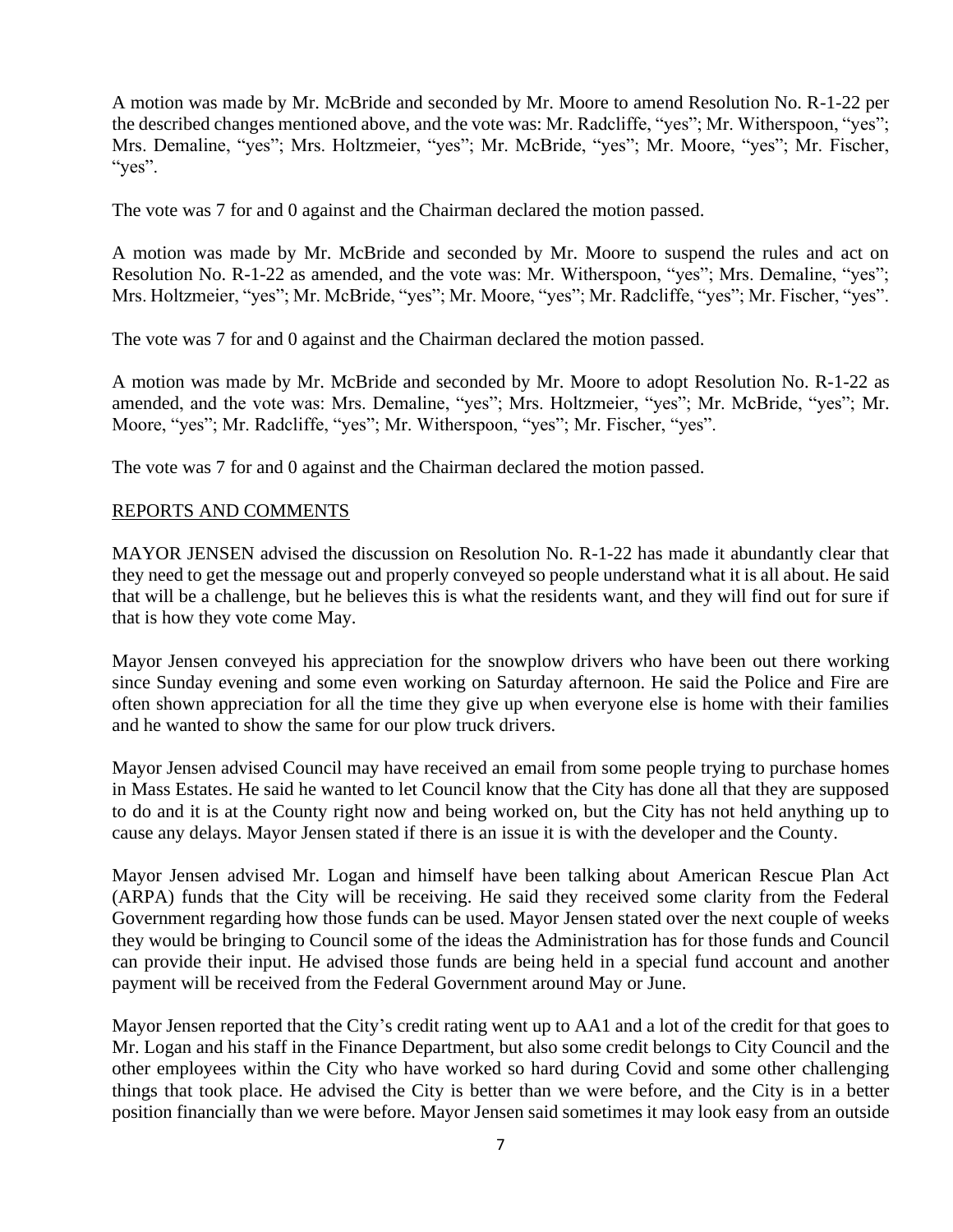standpoint for the City to get to this point, but it was not as a lot of work went into it and Council deserves some of the credit for that because we have all worked really hard to bring that rating back up to AA1 and it was good to see.

#### COUNCIL MEMBERS:

MRS. DEMALINE, WARD 1, congratulated Mr. Logan and the Finance Team and the Administration on the credit rating as that is very good.

MRS. HOLTZMEIER, AT LARGE, advised speaking of the ARPA funds she asked if the Administration would be ready to make that presentation in a Finance Committee meeting.

Mayor Jensen agreed it would probably be best discussed in a Finance Committee meeting first. He advised there is an upcoming Finance/Legal Committee meeting that is important to talk about fiber network options for the City of Avon. Mayor Jensen said he would like to hold off scheduling another Finance Committee meeting until that one is complete and then they will look at the schedule and determine a date.

Mrs. Holtzmeier congratulated the Finance Department as that AA1 credit rating is representative and it makes her glad that the City went back to Moody's and asked for that as it is going to save a lot of money in future refinancing. She advised this puts the City back in an enviable position within the regional communities and is another jewel in the City's crown to be proud of; well done.

MR. MCBRIDE, WARD 2, congratulated the Finance Department and all the City Departments, the Administration, Mayor and Council for not squandering money. He said the new rating is a good thing and will save the City money in the future.

Mr. McBride advised perhaps he is mistaken, but it seems to him that the signal in front of the Fire Station was an active signal, and it is again only a flashing light. He said people pulling out of those businesses across the street from the Fire Station are having difficulty. Mr. McBride stated unless there is some prohibition against it, he felt they should activate that signal to be timed with the shopping center to the east and Healthway Blvd. so that it creates a break. He advised many times driving by that area people are sitting there trying to turn left and if traffic does not stop there is no break for them. Mr. McBride said he was not sure if it is permissible, but the Fire Station has the signal preemption if they have an emergency and need to get out.

Mayor Jensen advised he is not sure they have that signal set up to do that as far as the traffic that is coming out of Taco Bell is concerned and he is not sure that is legal to do.

Mr. Streator advised he can look into it, but the signal head only has a yellow and a red; there is no green light on Detroit Road across from the Fire Station.

Mr. McBride advised he thought the developer was required to install an additional master light, but he could be mistaken.

Mr. Streator advised he would look into it as they were reviewing that whole area anyway and take that into consideration.

Mr. McBride advised he heard a rumor that EMH has an RFP out to contract for the dredging of the swamp.

Mr. Cummins advised that is his understanding that EMH is finalizing a contract and that they are planning to get started before mid-February.

Mr. McBride advised that is excellent news.

MR. MOORE, WARD 3, congratulated the Finance Department on the credit rating as that is really exciting.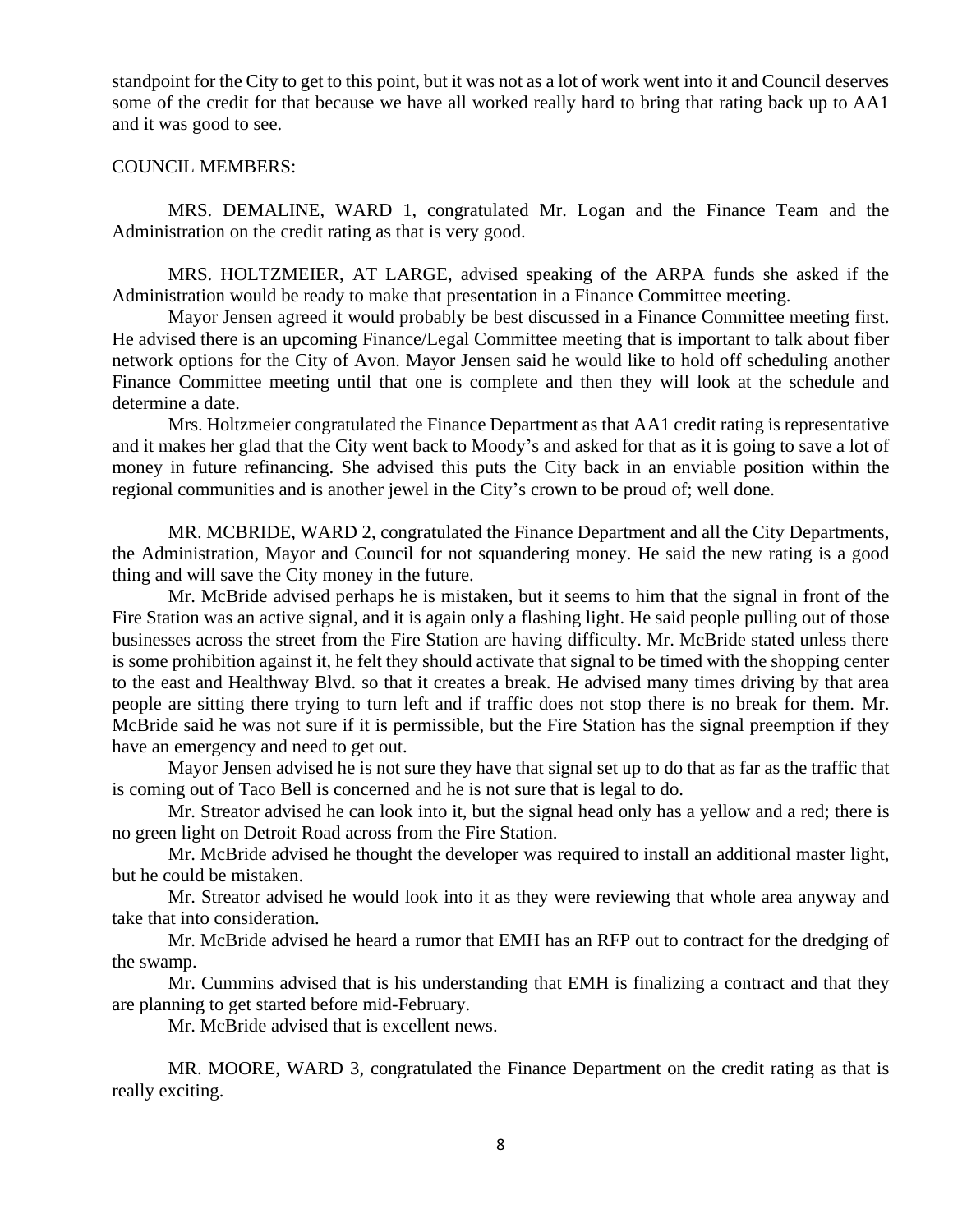MR. RADCLIFFE, WARD 4, advised he thinks it is wonderful that the Finance Department has set a new goal of AAA rating for everyone to work toward. He felt that is a great goal to have and he asked them to keep up the wonderful work.

Mr. Logan advised the neighbors to the east have the AAA rating.

Mr. Radcliffe said he hoped Avon would too.

MR. WITHERSPOON, AT LARGE, had no comments.

MR. FISCHER, AT LARGE, advised he would like to echo the Mayor's sentiment about messaging now that the Resolution has been passed for placement of the income tax issue on the May ballot. He felt they need to make sure that it is clear and that voters understand what the reason behind it is and the time is limited.

Mr. Fischer advised the plow drivers did an awesome job and they worked countless hours.

Mr. Fischer reminded Council that there is no meeting next week because January 31, 2022 is a fifth Monday.

Mr. Fischer congratulated the Finance Department on the Moody's credit rating as that was fantastic and he thanked them for all the work they do.

Mr. Fischer advised he loves the Avon Eagles, and he gave a special shoutout to Abby Liber, who is an Avon High School Senior. He advised Ms. Liber scored her 1,000 points milestone for basketball and she is about to break the record for all time scoring leader for Avon High School at tonight's game. Mr. Fischer wished Abby good luck and congratulated her on her High School sports achievement.

#### DIRECTORS/ADMINISTRATION:

MR. CUMMINS, CITY ENGINEER, had no further comments.

MS. FECHTER, ECONOMIC DEVELOPMENT/PLANNING COORDINATOR, had no comments.

MR. GASIOR, LAW DIRECTOR, had no further comments.

MR. LOGAN, FINANCE DIRECTOR, thanked everyone for the congratulations on the credit upgrade result. He advised it is a process with Department Heads and City Council paying attention to the budgets and Moody's was very interested in the income tax ballot issue and he asked a lot of the right questions about it. Mr. Logan stated the second big piece is the consolidation of the debt that they are doing. He said they are looking to issue bonds around February 8, eliminating the notes that are outstanding. Mr. Logan stated they will be paying down the City's outstanding debt by a little over \$4 million. He advised along those same lines, they have had 15 property owners from Elizabeth Avenue, Puth Drive and Joseph Street pay their special assessment upfront. Mr. Logan said today was the last day of that prepayment period for those property owners, but if someone were to come in between now and the time that the bonds are ready to be issued to pay their assessment, the City will accept it.

Mr. Logan advised regarding the ARPA funds, the Federal Treasury on January 6<sup>th</sup> put out their Final Rule and a city may use up to \$10 million of its ARPA funds as revenue replacement with no specific guidelines. In other words, revenue replacement for what is referred to as General Government Services. He advised that is where Mayor Jensen and himself have discussed these funds and they can now be used for roadway projects or a number of different things. Mr. Logan stated the City of Avon's total ARPA funding will be approximately \$2.5 million and they have half of it now and the other half will be received probably in May or June.